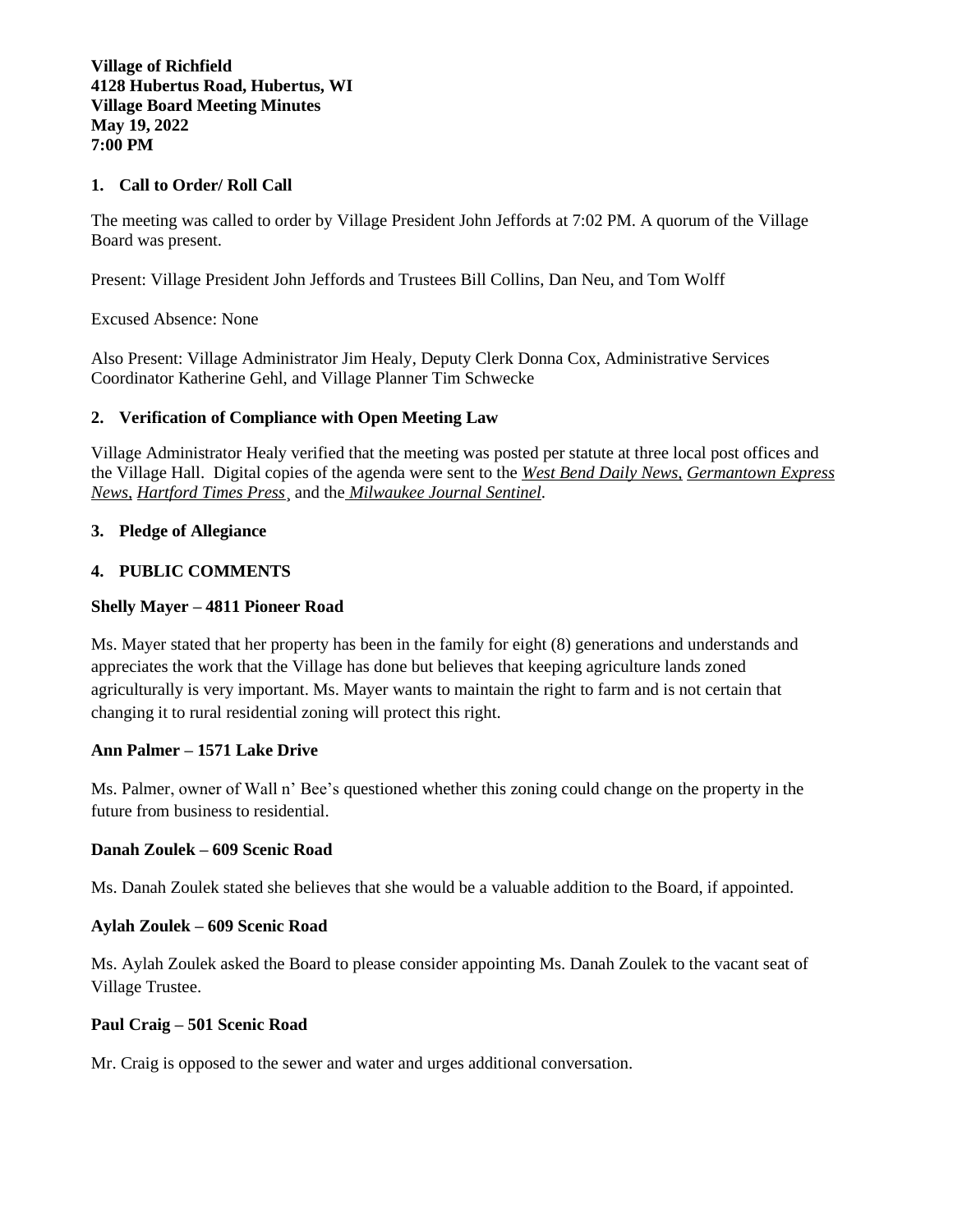## **Jeff Gonyo – 2668 STH 164**

Mr. Gonyo asked that the Board consider the appointment of Ms. Danah Zoulek. She is currently the only applicant that runs a business in Richfield and has been the only applicant to challenge this Board.

### **Trish Stern – 4813 Monches Road**

Ms. Stern stated our food source is in danger and asked the Board to please consider our food supply and our farms. Ms. Stern asked the Board to consider the people and allow them to grow their own food, like farm fresh eggs, and consider the rural flavor of the Village.

## **5. PUBLIC HEARING**

- **a. Discussion/Action regarding the annual adoption of "Weights and Measures" pursuant to Chapter 363**
- **b. Discussion/Action regarding Ordinance O2022-05-01, an Ordinance to Recodify the Chapter 70 Zoning Code and to contract with eCode 360 for Code Recodification**

Administrator Healy introduced Public Hearing items 5a and 5b.

Administrator Healy explained that the Village contracts with DATCP to administrate weights and measures in the Village to ensure that consumers are purchasing the amount of product for what they are paying for. DATCP informed the Village that amount they are charging the Village to do this work has reduced by nearly 50 percent and as a result, the Village is proposing to reduce the fees charged to our local business community. The fees that have been charged historically are proposed to be cut in half.

Administrator Healy gave a presentation regarding the Zoning Code Recodification process. Administrator Healy discussed the integration of technology. It is believed this updated version of the Code will create efficiencies with Staff, increase transparency with taxpayers, help meet market demands as needs evolve for resident and commercial properties, and bolster our eGovernment services.

#### **The following are some of the major changes made to Agricultural Lands:**

- Reduction in minimum size for Ag. Land to allow farmers flexibility to sell land, as needed (consistent with Comprehensive Plan)
- Commercial Livestock Raising v. Hobby Farm Limits of Animals (similar to Town of Polk/Town of Erin)
- Encourage repurposing of historic Ag. Buildings
- Allowances for farms with diverse revenue streams U-Pick, U-Cut, General cultivation, Forestry, Commercial Stables, Farm Buildings for Non-Farm storage, "Artisan Shops", Bed and Breakfast, Kennels, Roadside Stands, Seasonable Product Stands

## **The following are some of the major changes made to Commercial/Industrial Lands:**

- 12 Zoning Districts (Commercial & Industrial) collapsed to 8
- Destination Venue Business B-6 created to support restaurants/taverns
- I-1 and I-2 versus M-1 through M-5
- Glossary of "Uses"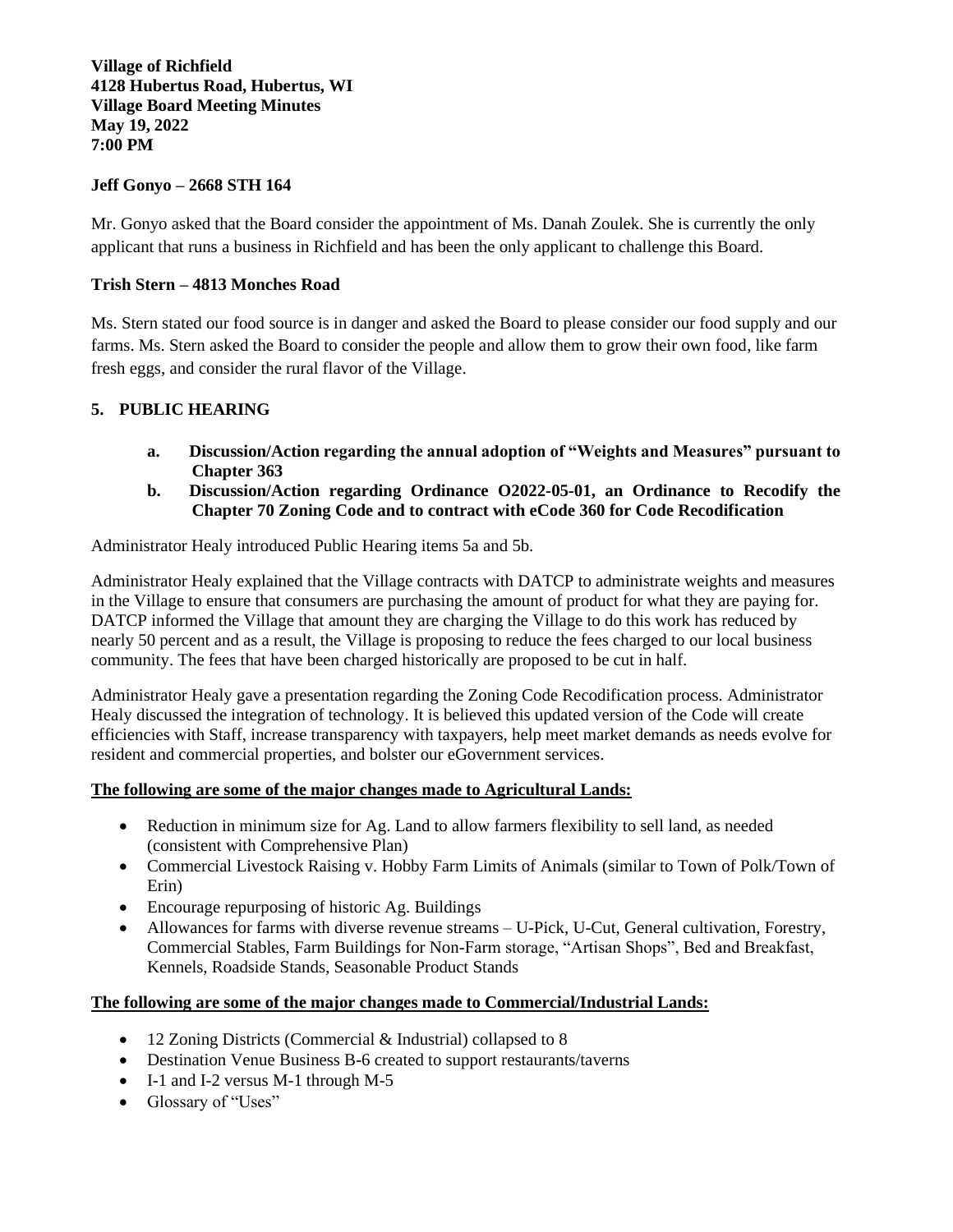- Many Conditional Uses have become Permitted Uses and highly objectionable Conditional Uses have been eliminated
- Processes and procedures clearly delineated as Code
- Adaptive Reuse for defunct schools & churches

## **The following are some of the major changes made to Residential Lands:**

- Detached "Accessory Structures" allowed larger and higher in less dense residential developments and in some cases, established residential subdivisions
- RR-1, 20-acre minimum; RR-2, 5-acre minimum
- Notice of Rezoning Petitions sent to all property owners within 500' versus 300' greater transparency
- Special Exceptions process for garage placement ahead of homes

# Motion by Trustee Neu to open the Public Hearing; Seconded by Trustee Collins; Motion passed without objection.

## **Robert Stuesser – 3290 Pleasant Hill Road**

Mr. Stuesser strongly disagrees with the notion that farming is almost done in Richfield. Mr. Stuesser asked the Village Board to consider zoning changes as he could lose his rights. He encouraged the Board to consider allowing more than one (1) livestock and he asked the Village Board to pump the breaks on this zoning change and to table the item until there can be more conversations held with the agricultural community.

## **Danah Zoulek – 609 Scenic Road**

Ms. Danah Zoulek stated that a lot of issues happen because the Village Board does not fix the issues as they occur. Ms. Danah Zoulek stated that irresponsible behavior makes you lose trust from constituents.

## **Jeff Gonyo – 2668 STH 164**

Mr. Gonyo stated that Richfield is developing too fast. A development went bankrupt three (3) times in Reflections Village. The Town of Polk and Erin have done a great job preserving the farmland.

# **Mary Anne Urlakis & John Urlakis – 631 Violet Court, Colgate, WI 53017**

Mr. and Mrs. Urlakis urged the Board to entertain the views of the people. They stated that once a piece of farmland is built up and developed, it can never go back to farmland.

# Motion by Trustee Wolff to close the Public Hearing; Seconded by Trustee Neu; Motion passed without objection.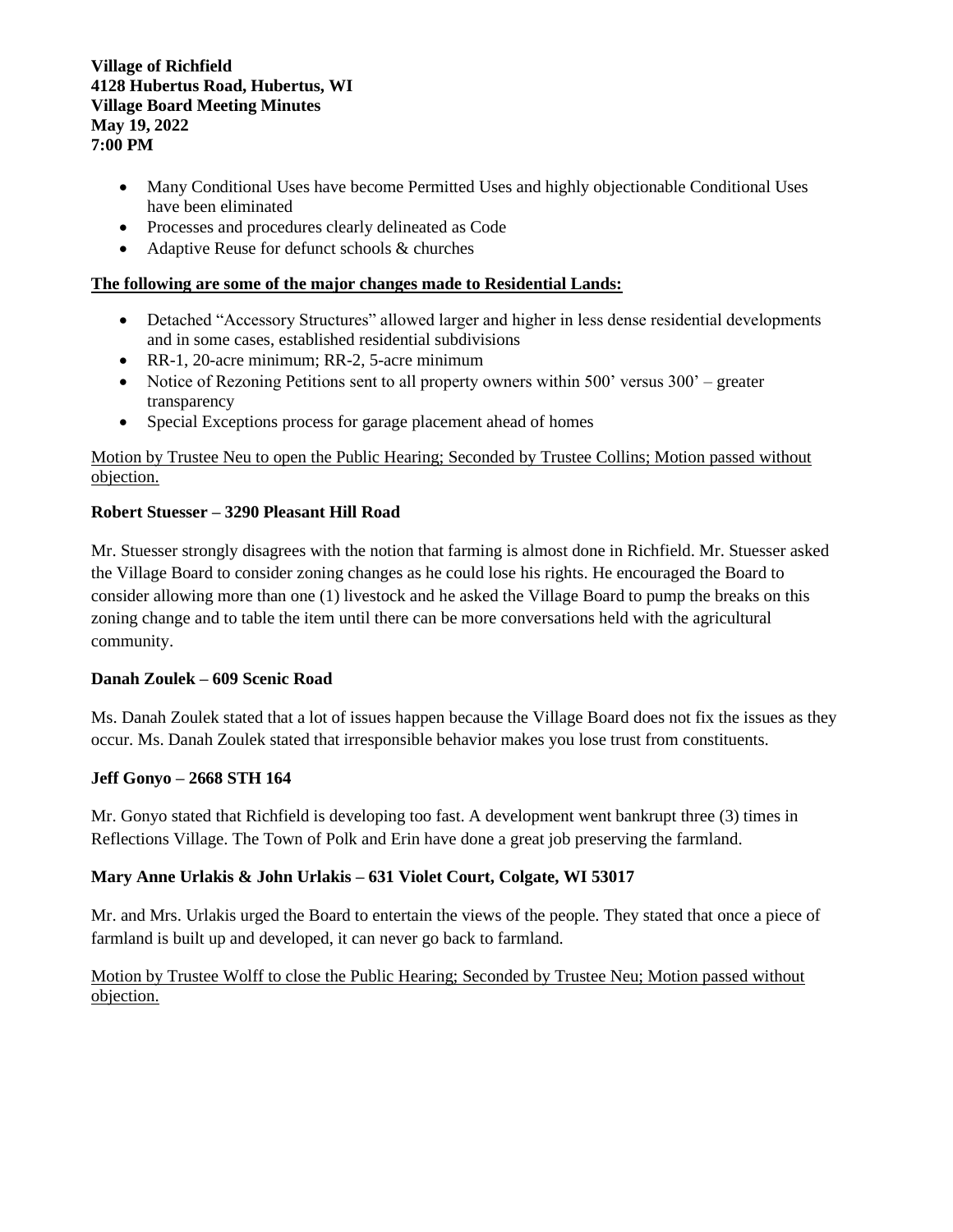#### **6. CONSENT AGENDA**

- **a. Vouchers for Payment**
- **b. Treasurer's Report**
- **c. Applications for New Operator's Licenses**
- **d. Resolution R2022-05-01, A Resolution Honoring the Public Service of Joel Jaster**
- **e. Memorandum of Agreement with Department of Agriculture, Trade, and Consumer Protection (DATCP) for "Weights and Measures"**
- **f. Letter of Intent for a Village 2022 Chevrolet Silverado 3500HD CC Work Truck to be delivered in 2023 from Ewald Automotive Group**

Motion by Trustee Collins to approve the Vouchers for Payment, Treasurer's Report, Applications for New Operator's Licenses, Resolution R2022-05-01 – A Resolution Honoring the Public Service of Joel Jaster, Memorandum of Understanding with Department, of Agriculture, Trade, and Consumer Protection, and to direct Staff to prepare a "Letter of Intent" for the budgeted purchase of a 2022 Chevrolet Silverado 3500HD CC Work Truck to be delivered in 2023 from Ewald Automotive Group; Seconded by Trustee Neu; Motion passed without objection.

## **7. DISCUSSION/ACTION ITEMS**

## **a. Discussion/Action regarding the annual adoption of "Weights and Measures" pursuant to Chapter 363**

Village President Jeffords introduced the item based on Administrator Healy's remarks.

Motion by Trustee Wolff to approve the assessed weights and measures fees per the proposed schedule and direct Staff to administer the licensing process per Chapter 363 of the Village Code; Seconded by Trustee Neu; Motion passed without objection.

# **b. Discussion/Action regarding Ordinance O2022-05-01, an Ordinance to Recodify the Chapter 70 Zoning Code and to contract with eCode 360 for Code Recodification**

Village President Jeffords introduced the item.

Trustee Collins stated that the Village was careful in drafting the proposed Code as a way to protect the "Country Way of Life" but noted that the Village is different sort of community that mixes farming with other business and development. Trustee Collins proposed passing the proposed Code now with the condition of approval that the Plan Commission and individuals with agricultural knowledge revisit the RR-1 and RR-2 Zoning Districts.

Trustee Wolff stated his agreement with Trustee Collins that proposed Code should be adopted and that the issues regarding agricultural land should be studied further.

Trustee Neu stated that he believes the Board is close to adopting the proposed Code but believes that the time should be taken by holding a meeting with a representative from the farming community to address the concerns related to agriculture and the RR-1 and RR-2 Zoning Districts as well as other dimensional standards.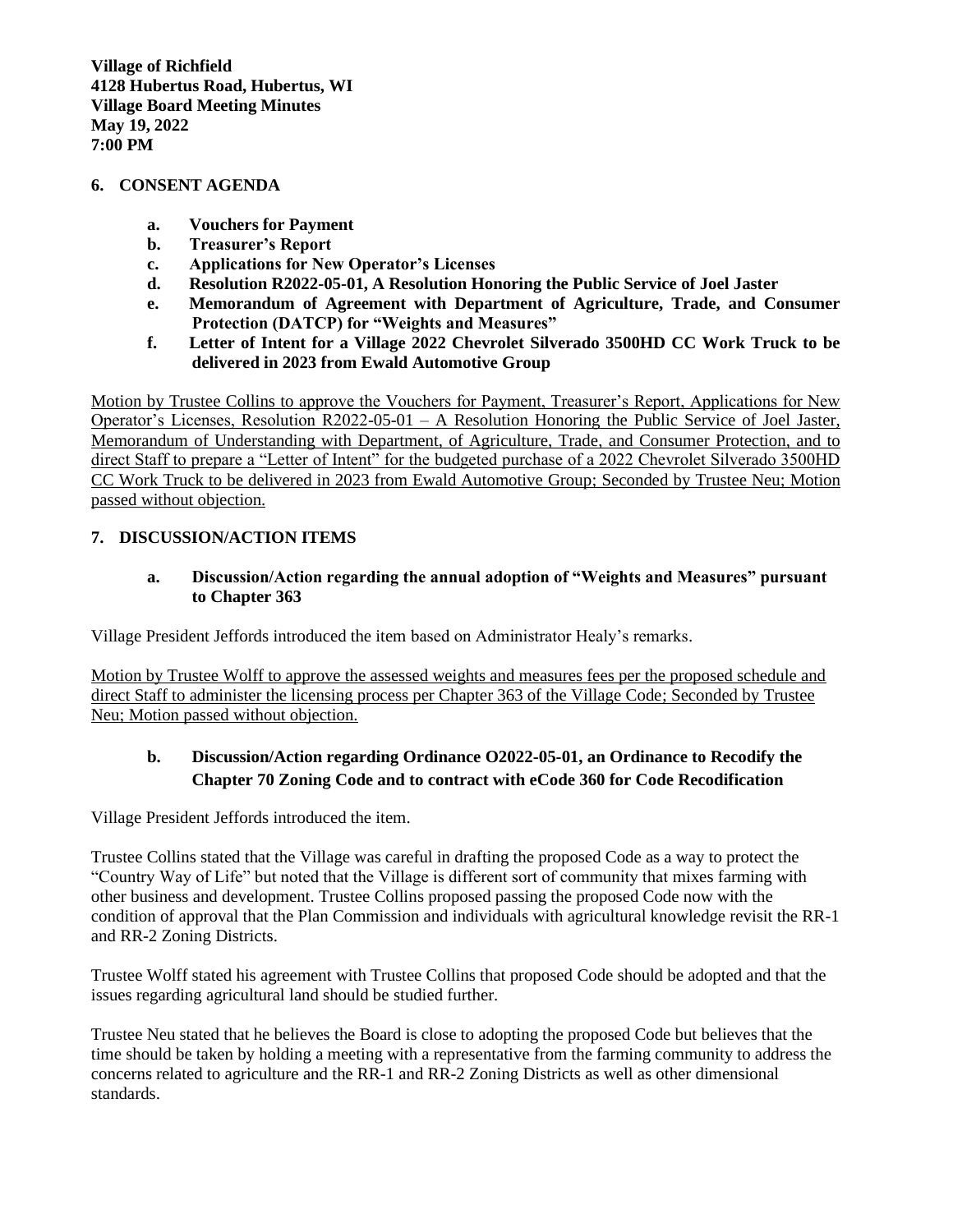Motion by Trustee Neu to table until June 16th at 7:00 PM at the Village Board Meeting; Seconded by Trustee Collins; Motion failed 1-3.

Administrator Healy stated if the Village Board was of mind to table the discussion and hold conversations with interested parties from the farming community and other members of the community to address current concerns, the Board could reconvene at the next Village Board meeting and make any needed changes and then reconsider the motion to adopt the proposed Code.

Motion by Trustee Wolff to table until June 16<sup>th</sup> at 7:00 PM at the Village Board Meeting; Seconded by Trustee Neu; Motion carried unanimously.

# **c. Discussion/Action regarding an Extraterritorial Final Plat Review for Bark River Preserve Subdivision in the Town of Lisbon for property identified by Tax Key: LSBT0150997** *– Mike Kaerek, Petitioner*

Village President Jeffords introduced the item and stated that although the Village has typically not exercised its jurisdictional authority to object and the Board has rather approved these types of Extraterritorial Reviews as these other communities see fit.

Motion by Trustee Wolff to recommend to the Village Board the approval of the proposed Final Plat for the Bark River Preserve subdivision for Mr. Mike Kaerek (b/d/a Kaerek Homes) for property identified by Tax Key: LSBT015\_0997, in the Town of Lisbon, subject to the following Specific and General Conditions of Approval:

Specific Conditions of Approval:

1) The petitioner receives all necessary approvals that may be required from the Town of Lisbon, Waukesha County, and the Department of Administration Plat Review Team.

General Conditions of Approval:

- 1) Staff and Governmental Approval: Subject to the developer satisfying all comments, conditions and concerns of the Village Planner, Village Engineer and all reviewing, objecting and approving bodies, which may include but are not limited to the State of Wisconsin Department of Safety and Professional Services per ch. 236, Wisconsin Statues and Ch. SPS 385, Wisconsin Administrative Code; the State of Wisconsin Department of Transportation per ch. Trans. 236, Wisconsin Statutes, and Washington County; in regard to the Final Plat, and obtaining all necessary permits and approvals, and satisfaction of applicable requirements of State, Federal and Village Codes, statutes lawful orders, prior to commencing recording of the Final Plat, whichever is earlier.
- 2) Professional Fees: Petitioner shall, on demand, reimburse the Village of all costs and expenses of any type that the Village incurs in connection with this development, including the cost of professional services incurred by the Village (including engineering, legal, planning and other consulting fees) for the review and preparation of required documents or attendance at meetings or other related professional services for this application, as well as to enforce the conditions in this conditional approval due to a violation of these conditions.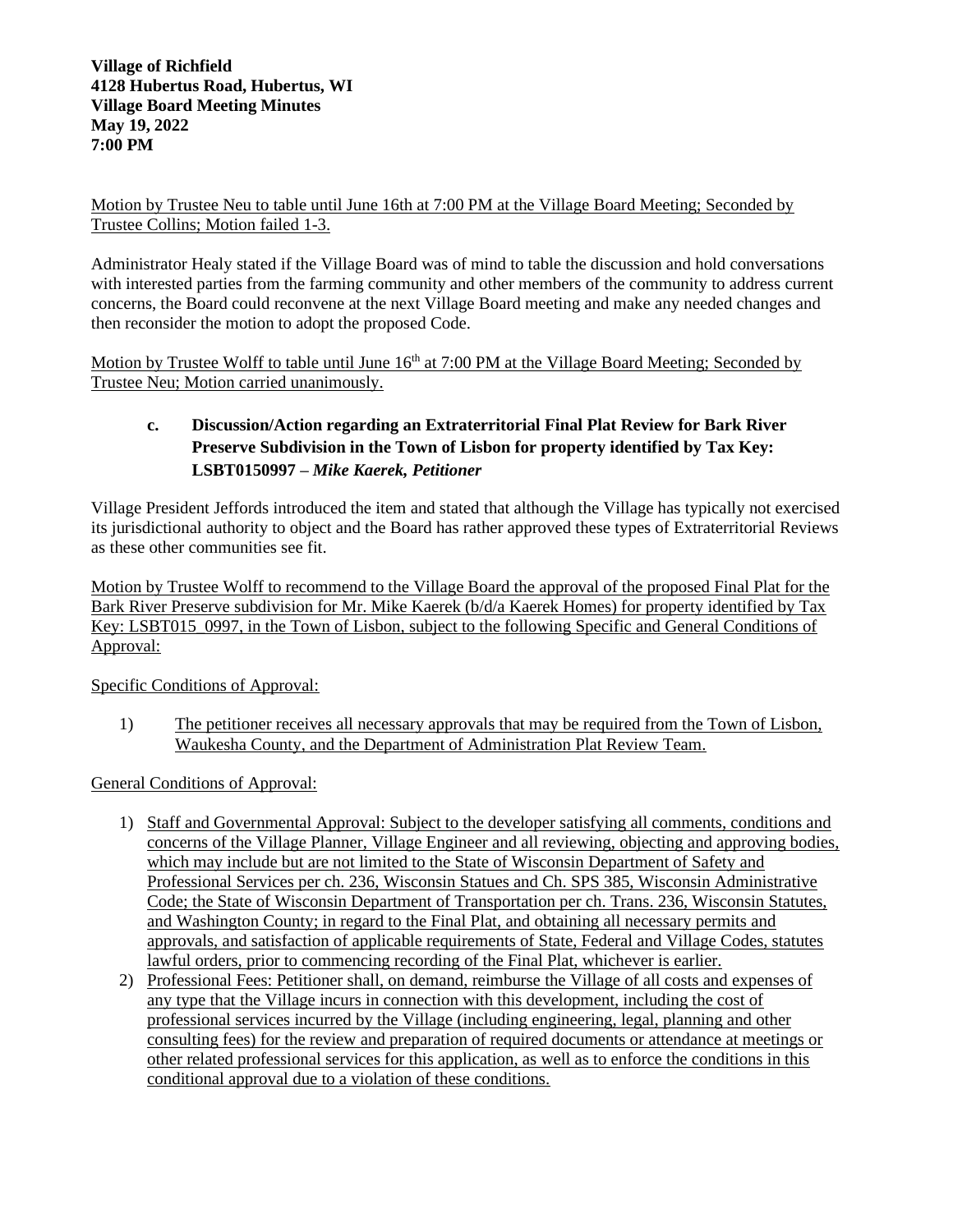3) Payment of Charges: Any unpaid bills owned to the Village by the subject property owner or his or her tenants, operators or occupants, for reimbursement of professional fees (as described above); or for personal property taxes; or for real property taxes; or for licenses, permits fees or any other fees owned to the Village shall be placed upon the tax roll for the Subject Property if not paid within 30 days of billing by the Village, pursuant to Section 66.0627, Wis. Stats. Such unpaid bills also constitute a breach of the requirements of this conditional approval that is subject to all remedies available to the Village, including possible cause for termination of the conditional approval.

Seconded by Trustee Neu; Motion passed without objection.

# **d. Discussion/Action regarding annual appointments to the Village's various Boards and Commissions**

Village President Jeffords introduced this item.

Motion by Trustee Wolff to appoint Tim Einwalter and Jason Duehring to three (3) term until 2025 and to appoint Brett Witeck to a term until 2024, replacing Bruce Gibb, on the Village's Architectural Review Board; Seconded by Trustee Neu; Motion passed without objection.

Motion by Trustee Wolff to appoint Bruce Gibb to a three (3) year term until 2023, replacing Trustee Rock Brandner, on the Village's Board of Review; Seconded by Trustee Neu; Motion passed without objection.

Motion by Trustee Wolff to appoint Richard Schlei and Gerald Wold to a three (3) year term until 2025 on the Village's Board of Zoning Appeals; Seconded by Trustee Neu; Motion passed without objection.

Motion by Trustee Wolff to appoint Village President John Jeffords, Village Trustee Dan Neu, Ray Cote, and Don Schmitt to a one (1) year term until 2023 on the Village's Capital Improvement Plan Administrative Subcommittee; Seconded by Trustee Collins; Motioned passed without objection.

Motion by Trustee Wolff to appoint to appoint Adam Ludovic, Patrick Murray, and Diane Sommers to a three (3) year term until 2025 on the Village's Park Commission; Seconded by Trustee Neu; Motion passed without objection.

Motion by Trustee Neu to appoint James Otto to a one (1) year term until 2023 as Plan Commission Chairman, to appoint Trustee Wolff to a one (1) year term until 2023 as Village Board Representative for the Plan Commission, and to appoint Dan Naze and Ray Cote to a three (3) year term until 2025 on the Village's Plan Commission; Seconded by Trustee Collins; Motion carried 3-0-1; Trustee Wolff recused.

Motion by Trustee Neu to appoint Mike Bagin to a five (5) year term until 2027 on the Village's Residency Board; Seconded by Trustee Wolff; Motion passed without objection.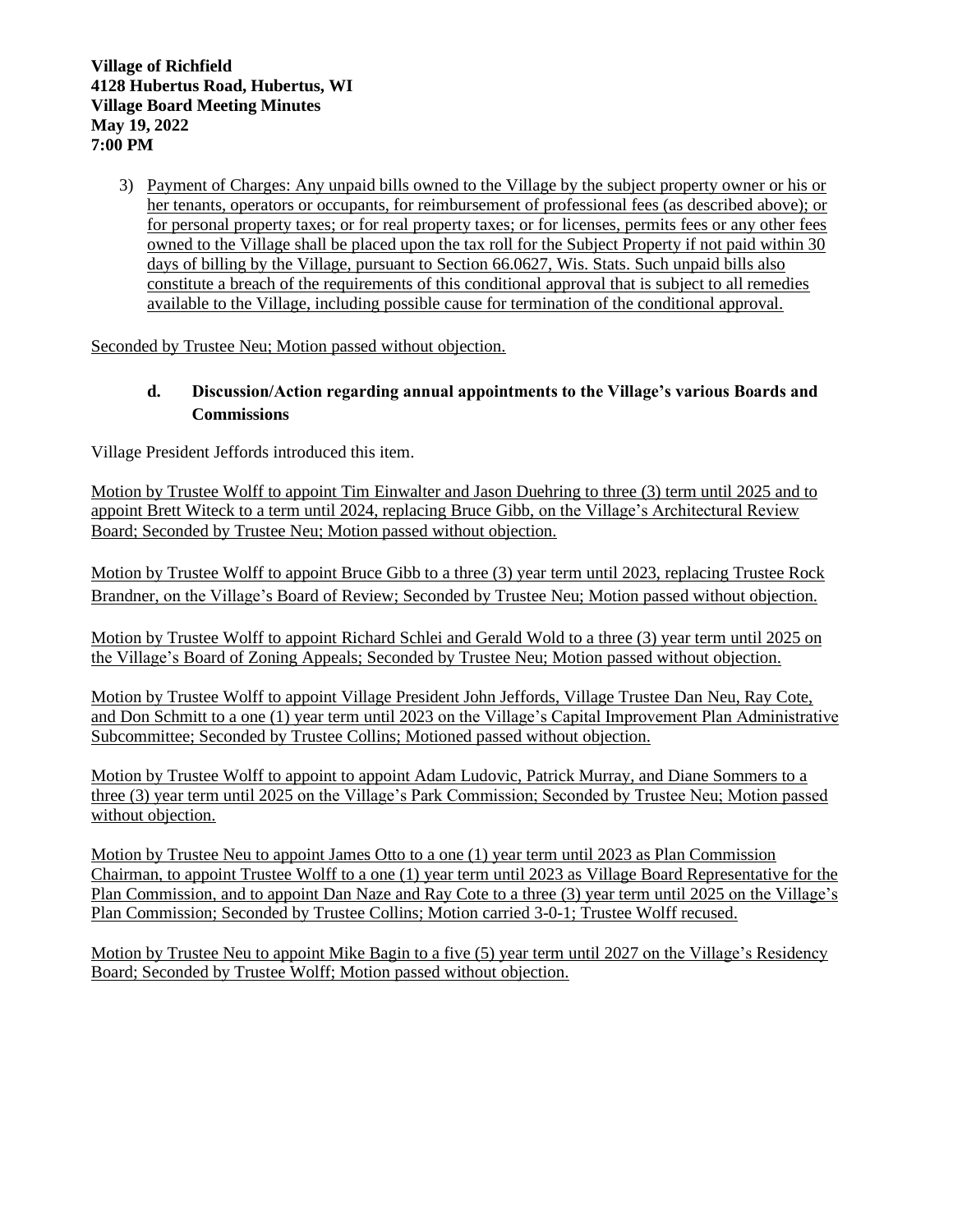## **e. Discussion/Action regarding the vacant Village Board of Trustees seat**

Administrator Healy introduced the item and explained that this agenda item is the continuation of a tabled discussion from the previous Village Board meeting on April 21<sup>st</sup>, 2022. Administrator Healy explained that if a motion is made to appoint and individual to fill the vacant seat and the motion fails, additional motions will have to be made until there is a motion that passes.

Motion by Trustee Wolff to appoint Don Kriefall to fill the vacant seat on the Village Board for the remainder of the current term of former Trustee Rock Brandner; Seconded by Trustee Collins; Motion passed without objection.

# **f. Discussion/Action regarding the Village's contract for assessment services with Associated Appraisals**

Administrator Healy introduced this item. Administrator Healy explained that the Village's current contract with Associated Appraisals is set to expire at the end of the end of the current fiscal year. Pursuant to the current contract, the Village has until July  $1<sup>st</sup>$  to notify Associated Appraisals if the Village would like to renew. Associated Appraisals shared with the Village that they would hold the current contract cost at \$45,086.07/year for the next four (4) years.

Motion by Trustee Wolff to authorize the Village Administrator to execute a four (4) year agreement at the amount of \$45,086.07 annually with Associated Appraisal for assessment services in the Village per the proposed agreement with Administrator's oversight; Seconded by Trustee Neu; Motion passed without objection.

# **8. PUBLIC COMMENTS (…Continued)**

None.

# **9. CLOSED SESSION**

**a. Discussion /Action to enter into Closed Session under Wis. Stats. 19.85(1)(e) deliberating or negotiating the purchasing of public properties, the investing of public funds, or conducting other specified public business, whenever competitive or bargaining reasons require a closed session. - Intergovernmental agreement with the Village of Germantown for the purchase of water and sewer infrastructure to service Northeast Corridor**

The Village President read aloud the Closed Session Agenda Item.

Motion by Trustee Wolff to enter into Closed Session per Wisconsin Stats.; Seconded by Trustee Neu; Motion carried unanimously by voice vote.

# **10. RECONVENE IN OPEN SESSION**

Motion by Trustee Wolff to reconvene in Open Session; Seconded by Trustee Neu; Motion carried unanimously.

# **a. Discussion/Action regarding matters addressed in Closed Session outlined above**